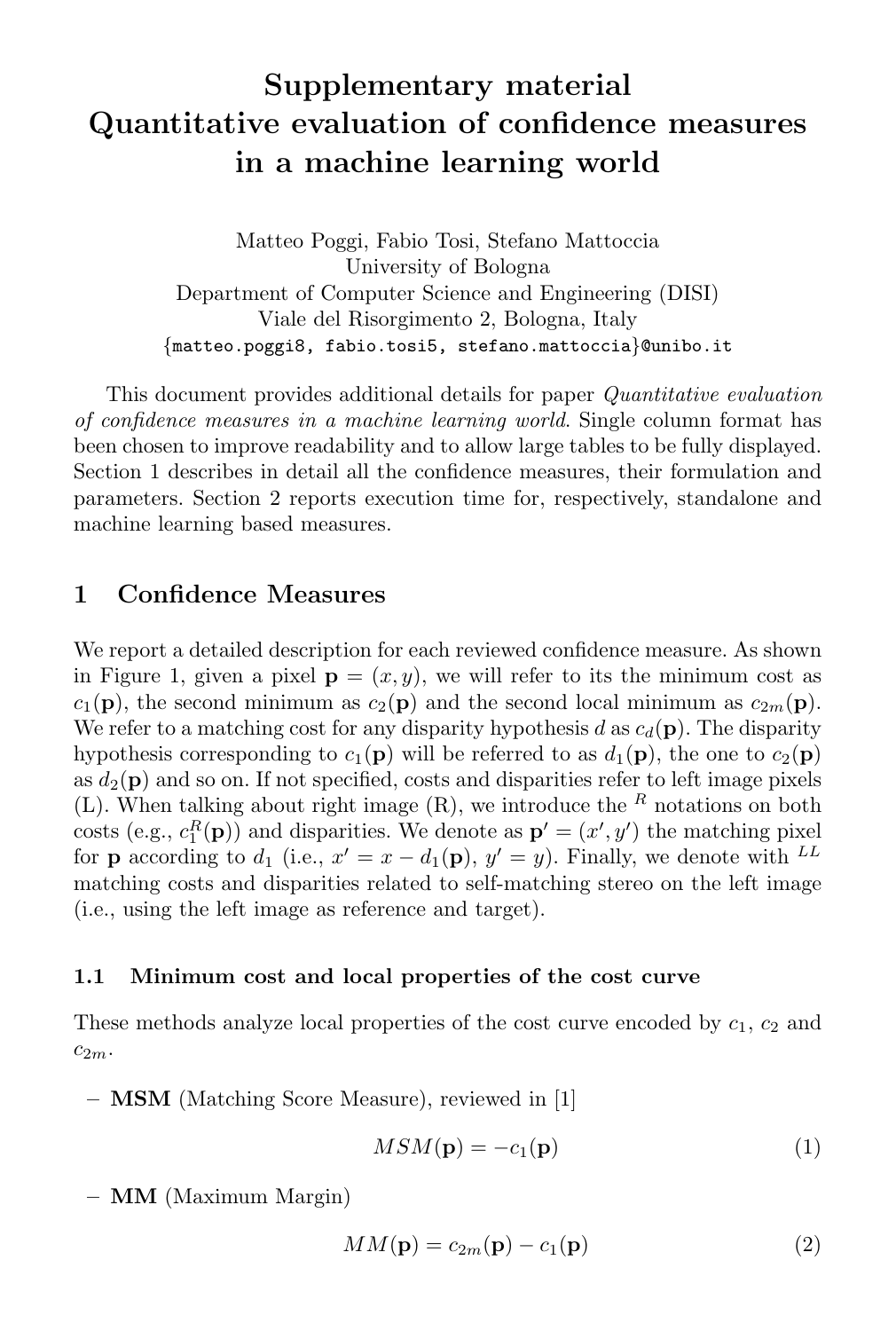

Fig. 1: Examples of ambiguous cost curve (top) and ideal one (bottom). We highlight on the ambiguous curve the minimum cost  $c_1$ , the second minimum  $c_2$  and the second local minimum  $c_{2m}$ .

– MMN (Maximum Margin Naive), reviewed in [1]

$$
MMN(\mathbf{p}) = c_2(\mathbf{p}) - c_1(\mathbf{p})
$$
\n(3)

– NLM (Non Linear Margin), [2]

$$
NLM(\mathbf{p}) = e^{-\frac{c_{2m}(\mathbf{p}) - c_1(\mathbf{p})}{2\sigma_{NLM}^2}}
$$
(4)

We set  $\sigma_{NLM}$  to 2.

– NLMN (Non Linear Margin Naive),

$$
NLMN(\mathbf{p}) = e^{-\frac{c_2(\mathbf{p}) - c_1(\mathbf{p})}{2\sigma_{NLM}^2}}
$$
(5)

– CUR (Curvature), reviewed in [1]

$$
CUR(\mathbf{p}) = -2c_1(\mathbf{p}) + c_{d_1-1}(\mathbf{p}) + c_{d_1+1}(\mathbf{p})
$$
\n(6)

– LC (Local Curve), proposed in [3]

$$
LC(\mathbf{p}) = \frac{\max(c_{d_1-1}(\mathbf{p}), c_{d_1+1}(\mathbf{p})) - c_1(\mathbf{p})}{\gamma}
$$
(7)

As suggested in [3], we set  $\gamma$  to 480.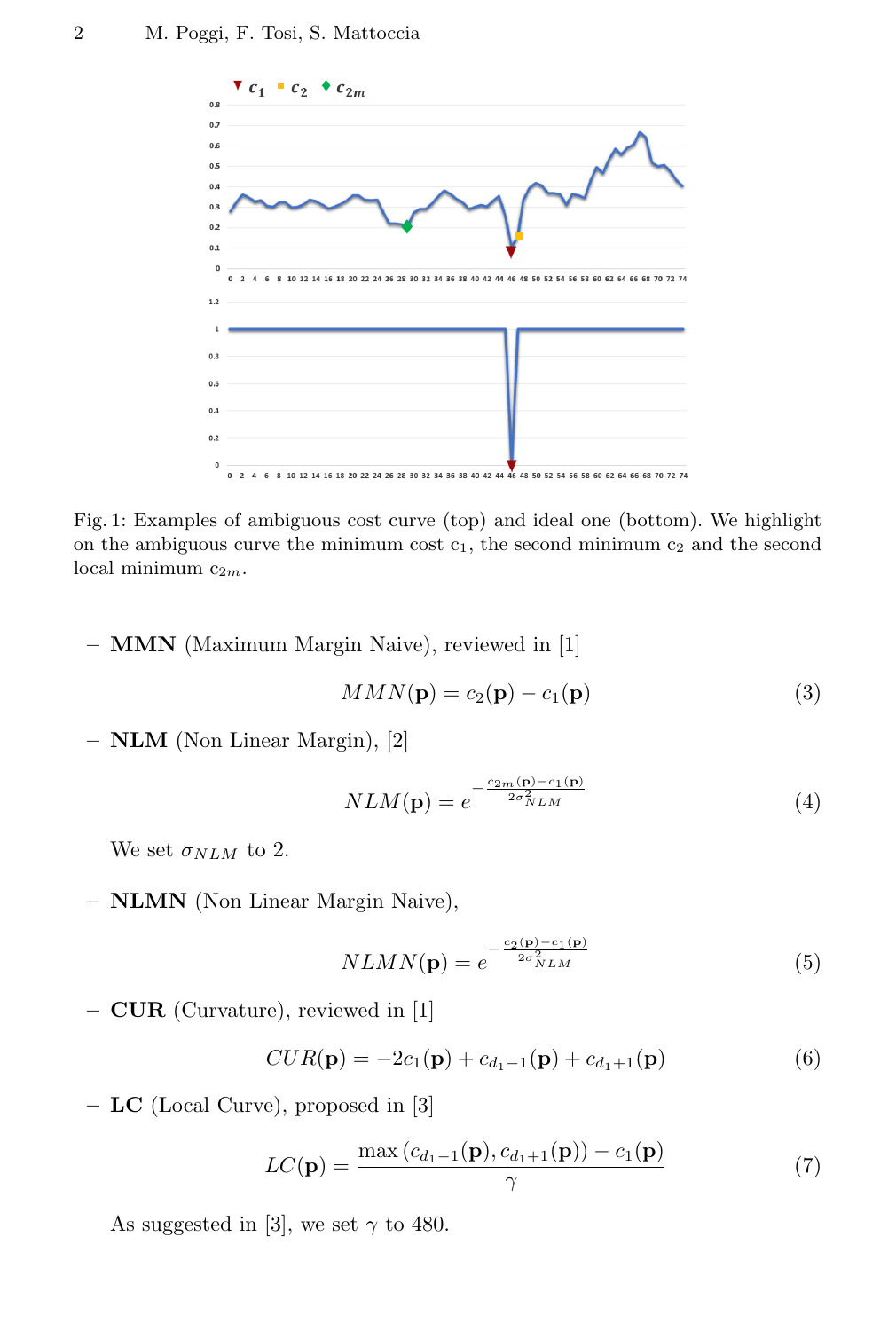– PKR (Peak Ratio), reviewed in [1]

$$
PKR(\mathbf{p}) = \frac{c_{2m}(\mathbf{p})}{c_1(\mathbf{p})}
$$
\n(8)

– PKRN (Peak Ratio Naive), reviewed in [1]

$$
PKRN(\mathbf{p}) = \frac{c_2(\mathbf{p})}{c_1(\mathbf{p})}
$$
\n(9)

– APKR (Average Peak Ratio), proposed in [4]

$$
APKR(\mathbf{p}) = \frac{1}{|N_{\mathbf{p}}|} \sum_{\mathbf{q} \in N_{\mathbf{p}}} \frac{c_{2m}(\mathbf{q}, d_{2m}(\mathbf{p}))}{c_1(\mathbf{q}, d_1(\mathbf{p}))}
$$
(10)

being  $N_{\mathbf{p}}$  a local patch centered on **p**.

– APKRN (Average Peak Ratio Naive)

$$
APKRN(\mathbf{p}) = \frac{1}{|N_{\mathbf{p}}|} \sum_{\mathbf{q} \in N_{\mathbf{p}}} \frac{c_2(\mathbf{q}, d_2(\mathbf{p}))}{c_1(\mathbf{q}, d_1(\mathbf{p}))}
$$
(11)

– WPKR (Weighted Peak Ratio), proposed in [5]

$$
WPKR(\mathbf{p}) = \frac{1}{|N_{\mathbf{p}}|} \sum_{\mathbf{q} \in N_{\mathbf{p}}} \alpha(\mathbf{p}, \mathbf{q}) \frac{c_{2m}(\mathbf{q}, d_{2m}(\mathbf{p}))}{c_1(\mathbf{q}, d_1(\mathbf{p}))}
$$
(12)

with

$$
\alpha(\mathbf{p}, \mathbf{q}) = \begin{cases} 1, |I(\mathbf{p}) - I(\mathbf{q})| < threshold \\ 0, \text{otherwise} \end{cases} \tag{13}
$$

We set a threshold value of intensity of 60 to compute the binary weights.

– WPKRN (Average Peak Ratio Naive)

$$
WPRRN(\mathbf{p}) = \frac{1}{|N_{\mathbf{p}}|} \sum_{\mathbf{q} \in N_{\mathbf{p}}} \alpha(\mathbf{p}, \mathbf{q}) \frac{c_2(\mathbf{q}, d_2(\mathbf{p}))}{c_1(\mathbf{q}, d_1(\mathbf{p}))}
$$
(14)

with

$$
\alpha(\mathbf{p}, \mathbf{q}) = \begin{cases} 1, |I(\mathbf{p}) - I(\mathbf{q})| < threshold \\ 0, \text{otherwise} \end{cases} \tag{15}
$$

We set a threshold value of intensity of 60 to compute the binary weights.

– DAM (Disparity Ambiguity Measure), proposed in [6]

$$
DAM(\mathbf{p}) = |d_1(\mathbf{p}) - d_2(\mathbf{p})| \tag{16}
$$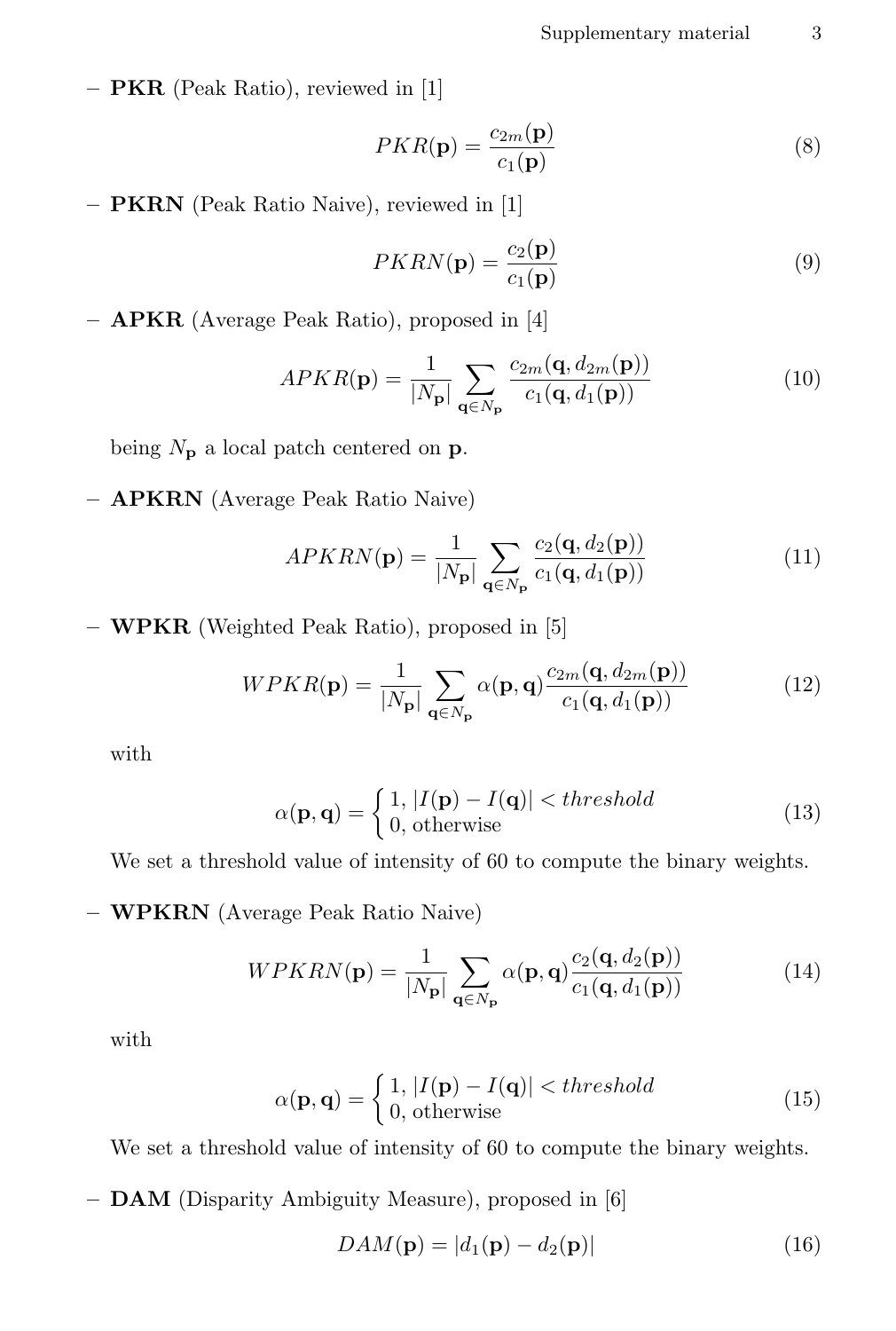– SGE (Semi-Global Energy), proposed in [6]

$$
SGE(\mathbf{p}) = \sum_{r} \sum_{\mathbf{q} \in r(\mathbf{p})} c_1(\mathbf{q}) + P_1 T(|d_1(\mathbf{q}) - d_1(N(\mathbf{q}))| = 1) + P_2 T(|d_1(\mathbf{q}) - d_1(N(\mathbf{q}))| > 1)
$$
\n(17)

We set P1 and P2 penalties to, respectively, 0.2 and 0.5 being matching costs normalized.

#### 1.2 Analysis of the entire cost curve

Differently from previous confidence measures, those belonging to this category analyze for each point the overall distribution of matching costs.

– PER (Perturbation), proposed in [6]

$$
PER(\mathbf{p}) = \sum_{d \neq d_1} e^{-\frac{(c_1(\mathbf{p}) - c_d(\mathbf{p}))^2}{s^2}}
$$
(18)

We set  $s$  to 120.

– MLM (Maximum Likelihood Measure), proposed in [7] and reviewed in [1]

$$
MLM(\mathbf{p}) = \frac{e^{-\frac{c_1(\mathbf{p})}{2\sigma_{MLM}^2}}}{\sum_d e^{-\frac{c_d(\mathbf{p})}{2\sigma_{MLM}^2}}}
$$
(19)

We set  $\sigma_{MLM}$  to 2.

– AML (Attainable Likelihood Measure), proposed in [7] and reviewed in [1]

$$
AML(\mathbf{p}) = \frac{1}{\sum_{d} e^{-\frac{c_d(\mathbf{p})}{2\sigma_{AML}^2}}}
$$
(20)

We set  $\sigma_{AML}$  to 2.

– NOI (Number Of Inflections), reviewed in [1]

$$
NOI(\mathbf{p}) = |M|
$$
  

$$
M = \{d_i : c_{d_i-1}(\mathbf{p}) > c_{d_i}(\mathbf{p}) \land c_{d_i}(\mathbf{p}) < c_{d_i+1}(\mathbf{p})\}
$$
\n(21)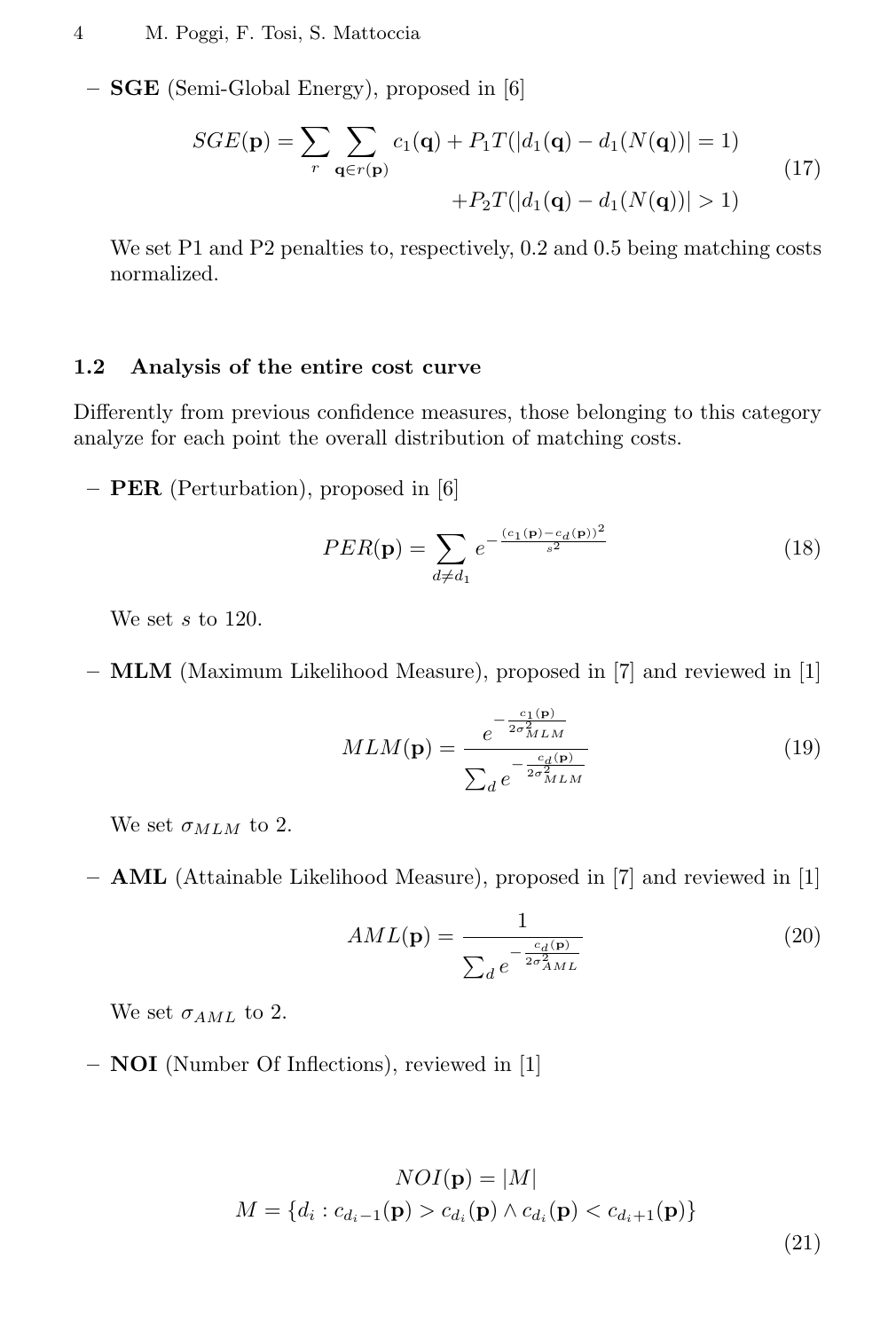– LMN (Local Minima in Neighborhood), proposed in [4]

$$
LMN(\mathbf{p}) = \sum_{\mathbf{q} \in N_{\mathbf{p}}} LM(\mathbf{q})
$$
\n(22)

with

$$
LM(\mathbf{q}) = \begin{cases} 1, c_{d_1(\mathbf{p})}(\mathbf{q}) \text{ is a local minima} \\ 0, \text{otherwise} \end{cases} \tag{23}
$$

We set  $\sigma_{MLM}$  to 2.

– WMN (Winner Margin), reviewed in [1]

$$
WMN(\mathbf{p}) = \frac{c_{2m}(\mathbf{p}) - c_1(\mathbf{p})}{\sum_d c_d(\mathbf{p})}
$$
(24)

– WMNN (Winner Margin Naive), reviewed in [1]

$$
WMNN(\mathbf{p}) = \frac{c_2(\mathbf{p}) - c_1(\mathbf{p})}{\sum_d c_d(\mathbf{p})}
$$
(25)

– NEM (Negative Entropy Measure), reviewed in [1]

$$
NEM(\mathbf{p}) = -\sum_{d} p(d) \log p(d)
$$

$$
p(d) = \frac{e^{-c_1(\mathbf{p})}}{\sum_{d} e^{-c_d(\mathbf{p})}}
$$
(26)

## 1.3 Left and right consistency

This category evaluates the consistency between corresponding points according to two different cues: one, symmetric, based on left and right maps and one, asymmetric, based only on the left map.

– LRC (Left-Right Consistency), reviewed in [1]

$$
LRC(\mathbf{p}) = -|d_1(\mathbf{p}) - d^R(\mathbf{p}')| \tag{27}
$$

– LRD (Left-Right Difference), reviewed in [1]

$$
LRD(\mathbf{p}) = \frac{c_2(\mathbf{p}) - c_1(\mathbf{p})}{|c_1(\mathbf{p}) - \min_d c_d^R(\mathbf{p}'))|}
$$
(28)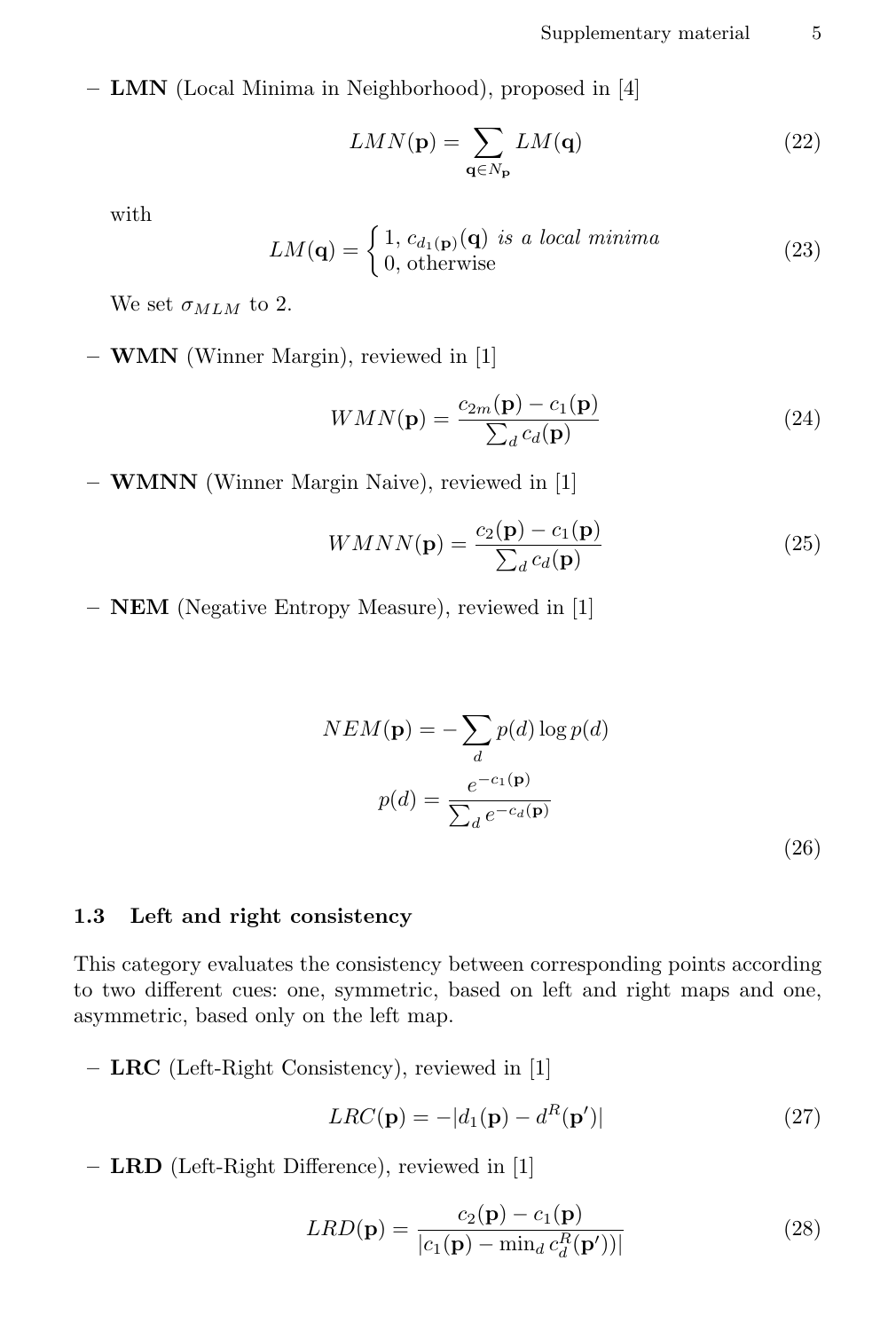– ZSAD (Zero-Mean Sum of Absolute Differences), proposed in [6]

$$
ZSAD(\mathbf{p}) = \sum_{\mathbf{q} \in N_{\mathbf{p}}} |I^{L}(\mathbf{q}) - \mu(I^{L}(\mathbf{p})) - I^{R}(\mathbf{q}') + \mu(I^{R}(\mathbf{p}'))| \qquad (29)
$$

– ACC (Asymmetric Consistency Check), proposed in [8]

$$
ACC(\mathbf{p}) = \begin{cases} 0, \text{ if } d_1(\mathbf{p}) \in Q \text{ and } \theta \\ 1, \text{ otherwise} \end{cases}
$$
 (30)

being Q the set of pixels matching the same pixel on the right image and  $\theta$  the following condition:  $d_1(\mathbf{p}) \neq \max_{\mathbf{p} \in Q} d_1(\mathbf{p})$  or  $c_1(\mathbf{p}) \neq \min_{\mathbf{p} \in Q} c_1(\mathbf{p})$ 

– UC (Uniqueness Constraint), proposed in [9]

$$
UC(\mathbf{p}) = \begin{cases} 0, \text{ if } d_1(\mathbf{p}) \neq d_1^R(\mathbf{p} - d_1(\mathbf{p})) \text{ and } c_1 \neq \min_{\mathbf{q} \in Q} c_1(\mathbf{q}) \\ 1, \text{ otherwise} \end{cases}
$$
(31)

– UCC (Uniqueness Constraint Cost),

$$
UCC(\mathbf{p}) = \begin{cases} 0, \text{ if } d_1(\mathbf{p}) \neq d_1^R(\mathbf{p} - d_1(\mathbf{p})) \text{ and } c_1 \neq \min_{\mathbf{q} \in Q} c_1(\mathbf{q}) \\ -c_1(\mathbf{p}), \text{ otherwise} \end{cases}
$$
(32)

– UCO (Uniqueness Constraint Occurrences),

$$
UCO(\mathbf{p}) = -|Q| \tag{33}
$$

#### 1.4 Disparity map features

Confidence measures belonging to this group are obtained by extracting features from the reference disparity map.

– DTD (Distance to Discontinuities), proposed in [10]

$$
DTD(\mathbf{p}) = \min_{\mathbf{q} \in D} \|\mathbf{p} - \mathbf{q}\| \tag{34}
$$

– DMV (Disparity Map Variance), proposed in [6]

$$
DMV(\mathbf{p}) = ||\nabla d_1(\mathbf{p})||\tag{35}
$$

– VAR (Variance of disparity), proposed in [6]

$$
VAR(\mathbf{p}) = \frac{1}{N} \sum_{\mathbf{q} \in N_{\mathbf{p}}} (d_1(\mathbf{q}) - \mu_r(d_1(\mathbf{p})))^2
$$
 (36)

with

$$
\mu_r(\mathbf{p}) = \frac{1}{N} \sum_{\mathbf{q} \in N_{\mathbf{p}}} d_1(\mathbf{q}) \tag{37}
$$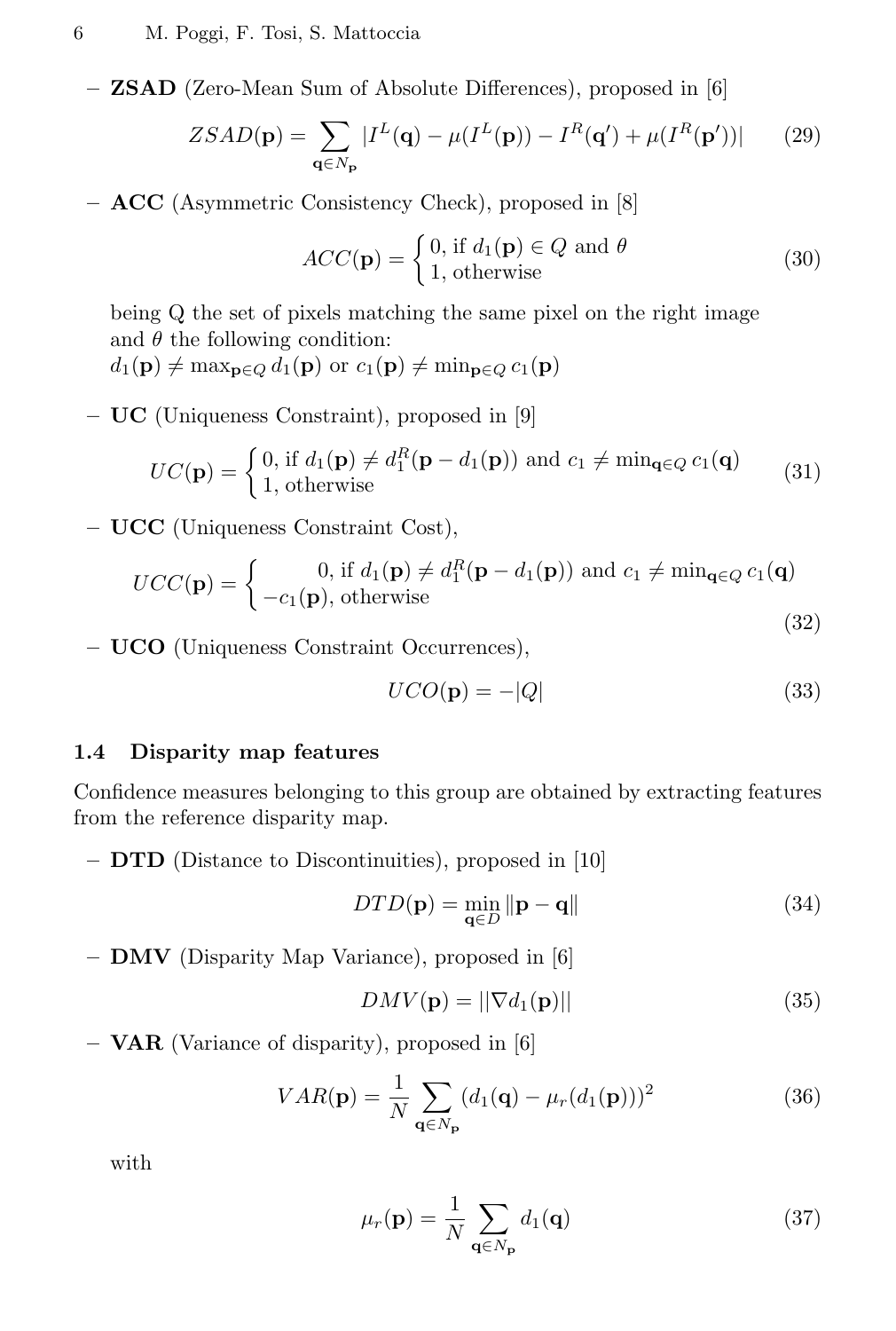– DA (Disparity Agreement), proposed in [11]

$$
DA(\mathbf{p}) = H_{N_{\mathbf{p}}}(d_1(\mathbf{p}))\tag{38}
$$

with  $H_{N_{\rm p}}$  histogram of interval  $[d_{min},d_{max}]$  computed on image patch  $N_{\rm p}$ .  $H_{N_{\mathbf{p}}}(D_1(\mathbf{p}))$  encodes the number of pixels in  $N_{\mathbf{p}}$  sharing the same disparity value with p.

– MDD (Median Deviation of Disparity), proposed in [10]

$$
MDD(\mathbf{p}) = -|D_1(\mathbf{p}) - MED_{N_{\mathbf{p}}}(D_1(\mathbf{p}))|
$$
\n(39)

where  $MED_{N_{\mathbf{p}}}$  indicates the median value of a patch  $N_{\mathbf{p}}$  centered on  $\mathbf{p}$ .

– DS (Disparity Scattering), proposed in [11]

$$
DS(\mathbf{p}) = -\log \frac{\sum_{d} 1 - \delta(H_{N_{\mathbf{p}}}(d, 0))}{|N_{\mathbf{p}}|} \tag{40}
$$

being  $|N_{\mathbf{p}}|$  number of pixels in  $N_{\mathbf{p}}$  and  $\delta$  a Kronecker delta:

$$
\delta(H_{N_{\mathbf{p}}}(d,0)) = \begin{cases} 1, \text{ if } H_{N_{\mathbf{p}}}(d) = 0\\ 0, \text{ otherwise} \end{cases}
$$
\n(41)

#### 1.5 Reference image features

Confidence measures belonging to this category use as input domain only the reference image.

– DB (Distance to Border), proposed in [10]

$$
DB(\mathbf{p}) = \min(x, y, W - x, H - y) \tag{42}
$$

– DLB (Distance to Left Border), proposed in [12]

$$
DLB(\mathbf{p}) = \min(x, d_{max})
$$
\n(43)

– HGM (Horizontal Gradient Magnitude), proposed in [6]

$$
HGM(\mathbf{p}) = ||\nabla_x I^L(\mathbf{p})||\tag{44}
$$

– DTE (Distance to Edge)

$$
DTE(\mathbf{p}) = \min_{\mathbf{q} \in E} \|\mathbf{p} - \mathbf{q}\| \tag{45}
$$

being  $E$  the set of edge pixels.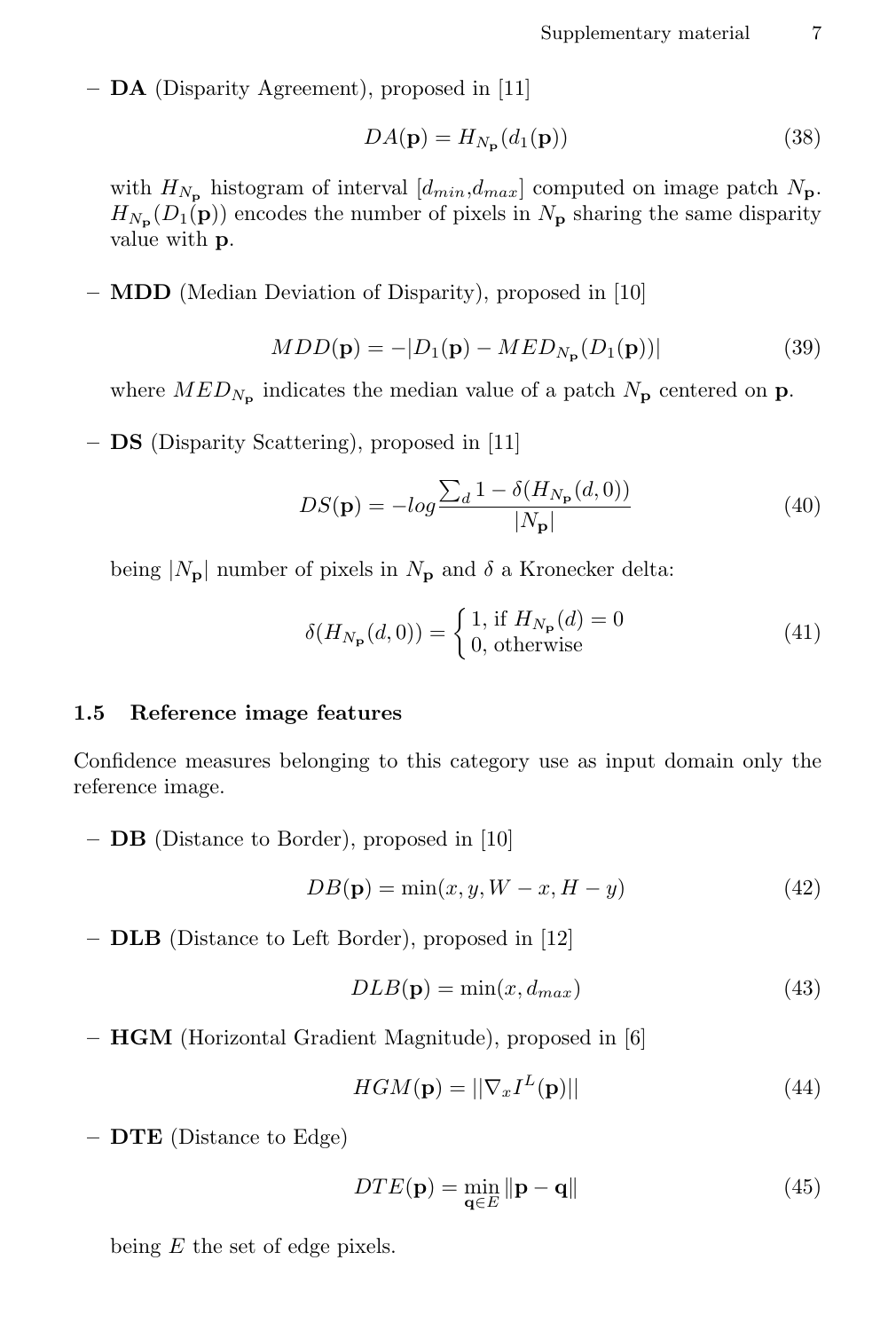## 1.6 Image distinctiveness

The idea behind these confidence measures is to exploit the notion of distinctiveness of the examined point within its neighborhoods along the horizontal scanline of the same image.

– DTS (Distinctiveness), proposed in [13] and reviewed in [1]

$$
DTS^{L}(\mathbf{p}) = \min_{d \in d_s, d \neq 0} c_d^{LL}(\mathbf{p})
$$
\n(46)

with

$$
d_{min} - d_{max} \le d_s \le d_{max} - d_{min} \tag{47}
$$

– DSM (Distinctive Similarity Measure), proposed in [14] and reviewed in [1]

$$
DSM(\mathbf{p}) = \frac{DTS^{L}(\mathbf{p}) \times DTS^{R}(\mathbf{p}')}{c_{1}(\mathbf{p})^{2}}
$$
(48)

– SAMM (Self-Aware Matching Measure), proposed in [15] and reviewed in  $[1]$ 

$$
SAMM(\mathbf{p}) = \frac{\sum_{d}(c_{d-d_1}(\mathbf{p}) - \mu)(c_d^{LL}(\mathbf{p}) - \mu^{LL})}{\sigma^{LL}\sigma}
$$
(49)

being  $\mu$  and  $\sigma$ , respectively, average and standard deviation of costs.

### 1.7 Learning-based approaches

## Random forest approaches

– ENS (Ensemble), proposed in [6]

$$
f_{23} = (PKR1, PKR2, PKR3, NEM1, NEM2, NEM3, PER1, PER2,PER3, LRC1, HGM1, HGM2, HGM3, DMV1, DMV2, DMV3,DAM1, DAM2, DAM3, ZSAD1, ZSAD2, ZSAD3, SGE1)
$$
\n(50)

being features marked with superscript  $1$  computed at full resolution, with superscript  $^2$  at half resolution and with superscript  $^3$  at quarter resolution.

– GCP (Ground Control Points), proposed in [10]

$$
f_8 = (MSM, DB, MMN, AML, LRC, LRD, DD, MDD)
$$
 (51)

– LEV (Leveraging-Stereo), proposed in [12]

$$
f_{22} = (PKR, PKRN, MSM, MM, WMN, MLM, PER, NEM,
$$
  
LRD, LC, VAR<sup>1</sup>, VAR<sup>2</sup>, VAR<sup>3</sup>, VAR<sup>4</sup>, DD, MDD<sup>1</sup>, MDD<sup>2</sup>, (52)  
MDD<sup>3</sup>, MDD<sup>4</sup>, LRC, HGM, DLB)

being features marked with superscripts  $1, 2, 3, 4$  computed, respectively, on image patches of size  $5 \times 5$ ,  $7 \times 7$ ,  $9 \times 9$  and  $11 \times 11$ .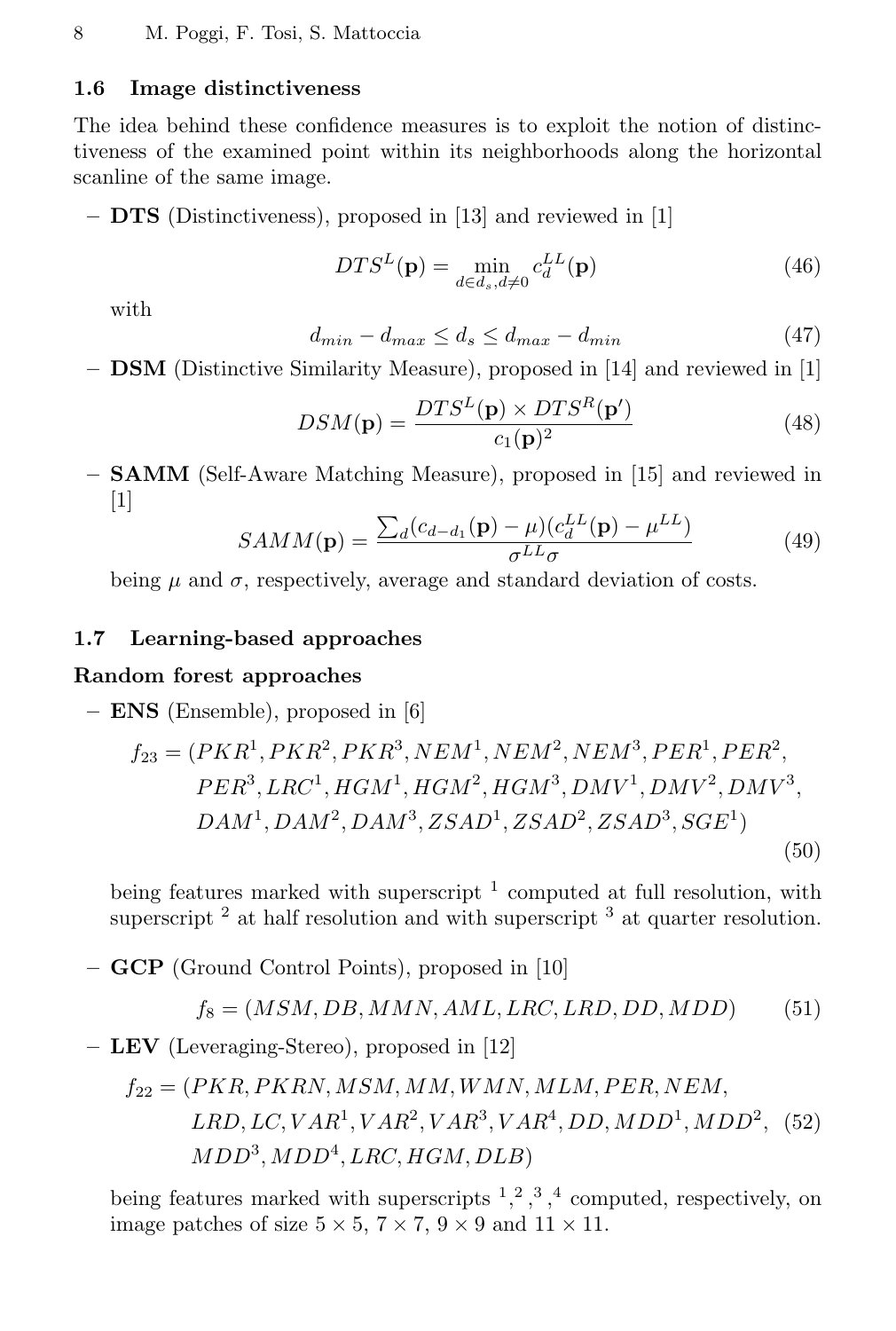$-$  **O1** (O1), proposed in [11]

$$
f_{20} = (DA^1, DA^2, DA^3, DA^4, DS^1, DS^2, DS^3, DS^4, MED^1, MED^2, MED^3, MED^3, MED^4, MED^4, NED^4, NED^4, NED^4, NED^4, NED^5, NED^4)
$$
\n
$$
(53)
$$

being features marked with superscripts  $1, 2, 3, 4$  computed, respectively, on image patches of size  $5 \times 5$ ,  $7 \times 7$ ,  $9 \times 9$  and  $11 \times 11$ .

#### CNN approaches

– PBCP (Patch Based Confidence Prediction), proposed in [16]

$$
PBCP = CNN(p_1, p_2)
$$
  
\n
$$
p_1 = [d_1(\mathbf{q}) - d_1(\mathbf{p})]_{\mathbf{q} \in W}
$$
  
\n
$$
p_2 = [d_1^{RL}(\mathbf{q}) - d_1(\mathbf{p})]_{\mathbf{q} \in W}
$$
\n(54)

being W a local patch centered on **p** and  $d^{RL}$  the right disparity map reprojected into the left domain.

– CCNN (Confidence Convolutional Neural Network), proposed in [17]

$$
CCNN = CNN(d_1)
$$
  
\n
$$
d_1 = [d_1(\mathbf{q})]_{\mathbf{q} \in W}
$$
\n(55)

#### 1.8 SGM-specific

– PS (Local-global relation), proposed in [18]

$$
PS(\mathbf{p}) = \frac{c_2(\mathbf{p})^l - c_1(\mathbf{p})^l}{c_1(\mathbf{p})^l} \left(1 - \frac{\min\{|d_2^l - d_1^l|, \gamma\}}{\gamma}\right) \left(1 - \frac{\min\{|d_1^l - d_1^g|, \gamma\}}{\gamma}\right) \tag{56}
$$

with superscript  $^l$  referring to local costs/disparities (i.e., before SGM optimization) and with superscript  $g$  to global disparities (i.e., after SGM). We set  $\gamma$ , according to [18], to 10.

– SCS (Sum of Consistent Scanlines), proposed in [19]

$$
SCS(\mathbf{p}) = |C(\mathbf{p})| \tag{57}
$$

$$
C = \{s_i \in S : s_i(\mathbf{p}) = d_1(\mathbf{p})\}\tag{58}
$$

being S the set of scanlines deployed by SGM.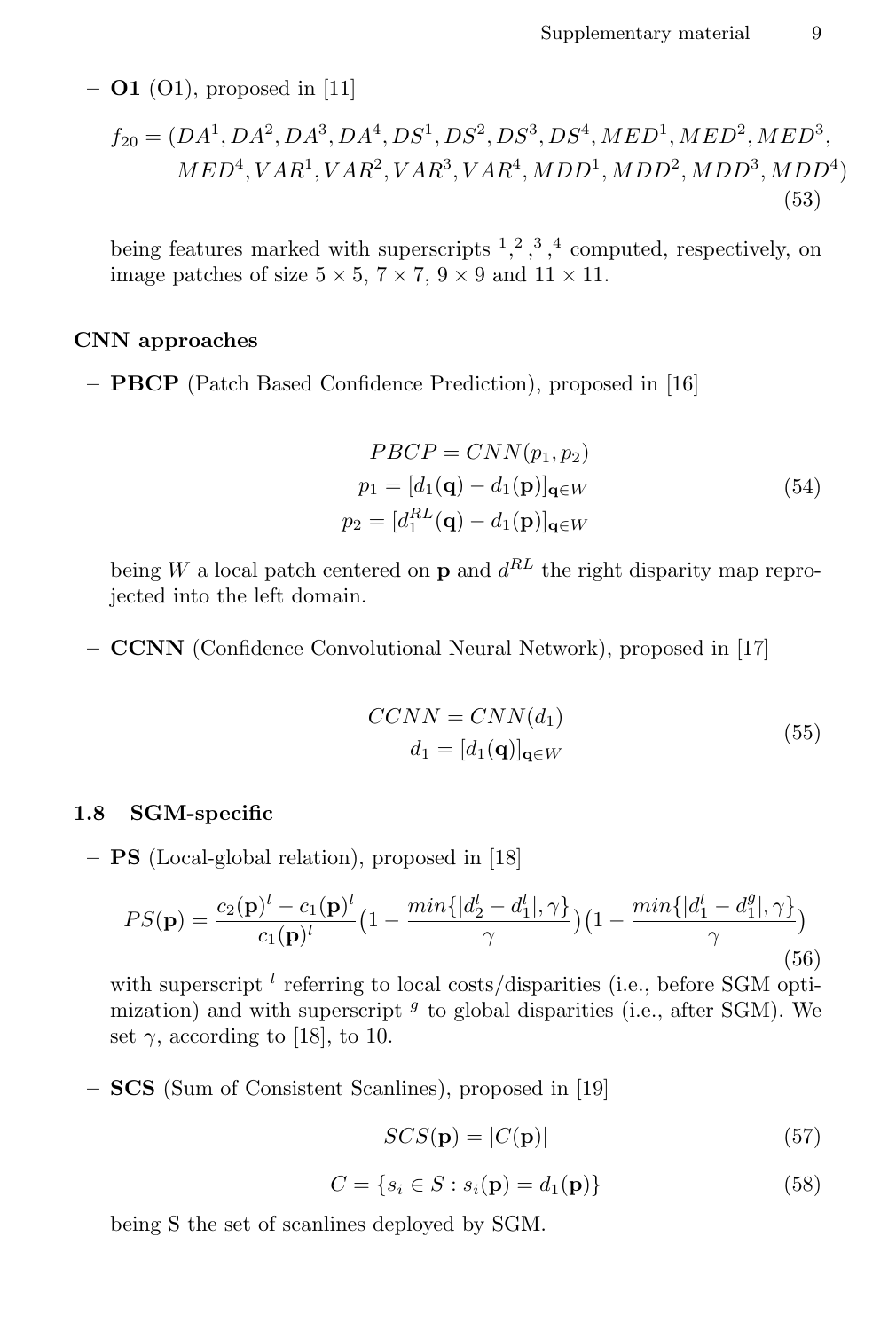|                                        |          | Confidence Measure Time (s) Confidence Measure Time (s) |                  |
|----------------------------------------|----------|---------------------------------------------------------|------------------|
| MSM                                    | 0.000893 | ACC                                                     | 0.004975         |
| MM                                     | 0.001578 | $\overline{UC}$                                         | 0.005961         |
| $\overline{\text{MMN}}$                | 0.001571 | $\overline{UCC}$                                        | 0.005968         |
| NLM                                    | 0.013377 | <b>UCO</b>                                              | 0.005969         |
| $\overline{\text{NLMN}}$               | 0.012779 | $\overline{\mathrm{DTD}}$                               | 0.009434         |
| $\overline{\text{CUR}}$                | 0.002705 | $\overline{\rm DVM}$                                    | 0.012755         |
| $\overline{LC}$                        | 0.017225 | VAR $(5 \times 5)$                                      | 0.002220         |
| <b>PKR</b>                             | 0.002705 | VAR $(7 \times 7)$                                      | 0.004345         |
| <b>PKRN</b>                            | 0.002701 | VAR $(9 \times 9)$                                      | 0.006379         |
| APKR $(5 \times 5)$                    | 0.172175 | VAR $(11 \times 11)$                                    | 0.008415         |
| APKR $(7 \times 7)$                    | 0.315316 | DA $(5 \times 5)$                                       | 0.322387         |
| $\overline{\text{APKR } (9 \times 9)}$ | 0.506297 | DA $(7 \times 7)$                                       | 0.513795         |
| $APKR$ $(11 \times 11)$                | 0.742124 | $DA(9\times9)$                                          | 0.685317         |
| APKRN $(5 \times 5)$                   | 0.165924 | DA $(11 \times 11)$                                     | 0.868976         |
| APKRN $(7 \times 7)$                   | 0.314898 | MDD $(5 \times 5)$                                      | 0.003329         |
| APKRN $(9 \times 9)$                   | 0.504986 | $MDD (7 \times 7)$                                      | 0.015852         |
| APKRN $(11 \times 11)$                 | 0.740950 | MDD $(9 \times 9)$                                      | 0.029476         |
| WPKR $(5 \times 5)$                    | 0.232535 | $MDD(11 \times 11)$                                     | 0.045260         |
| WPKR $(7 \times 7)$                    | 0.442289 | $DS(5\times 5)$                                         | 0.392312         |
| WPKR $(9 \times 9)$                    | 0.728776 | $DS(7\times7)$                                          | 0.513374         |
| WPKR $(11 \times 11)$                  | 1.054834 | DS $(9 \times 9)$                                       | 0.685316         |
| WPKRN $(5 \times 5)$                   | 0.225042 | $DS(11 \times 11)$                                      | 0.868976         |
| WPKRN $(7 \times 7)$                   | 0.414786 | $\overline{DB}$                                         | 0.003109         |
| WPKRN $(9 \times 9)$                   | 0.689999 | <b>DLB</b>                                              | 0.004056         |
| WPKRN $(11 \times 11)$                 | 1.001287 | $\overline{\rm{HGM}}$                                   | 0.003466         |
| $\overline{\mathrm{DAM}}$              | 0.001424 | <b>DTE</b>                                              | 0.006493         |
| SGE                                    | 0.126254 | $\overline{\text{DTS}}$                                 | 0.984348         |
| $\overline{\text{PER}}$                | 3.914982 | DSM                                                     | 1.987799         |
| MLM                                    | 3.699845 | SAMM                                                    | 4.042467         |
| <b>AML</b>                             | 4.391692 | $Ens_c$                                                 | 32.563072        |
| <b>NOI</b>                             | 0.000001 | $\overline{Ens}_r$                                      | 32.563072        |
| LMN                                    | 0.085781 | $\overline{\text{GCP}}$                                 | 5.468391         |
| <b>WMN</b>                             | 0.002841 | LEV                                                     | 15.707940        |
| WMNN                                   | 0.002743 | O <sub>1</sub>                                          | 3.534228         |
| NEM                                    | 9.529354 | $\overline{\text{PBCP}^*}$                              | 0.5              |
| LRC                                    | 0.003529 | $\overline{\text{CCNN}^*}$                              | $\overline{0.1}$ |
| LRD                                    | 0.004162 | $\overline{\mathrm{PS}}$                                | 0.084721         |
| <b>ZSAD</b>                            | 0.016995 | SCS                                                     | 3.453257         |

Table 1: Execution time processing a stereo pair of the KITTI 2012 dataset with an Intel(R) Core(TM) i7-6700K CPU 4.00 GHz processor. For PBCP and CCNN execution time on a GPU (Nvidia Titan X).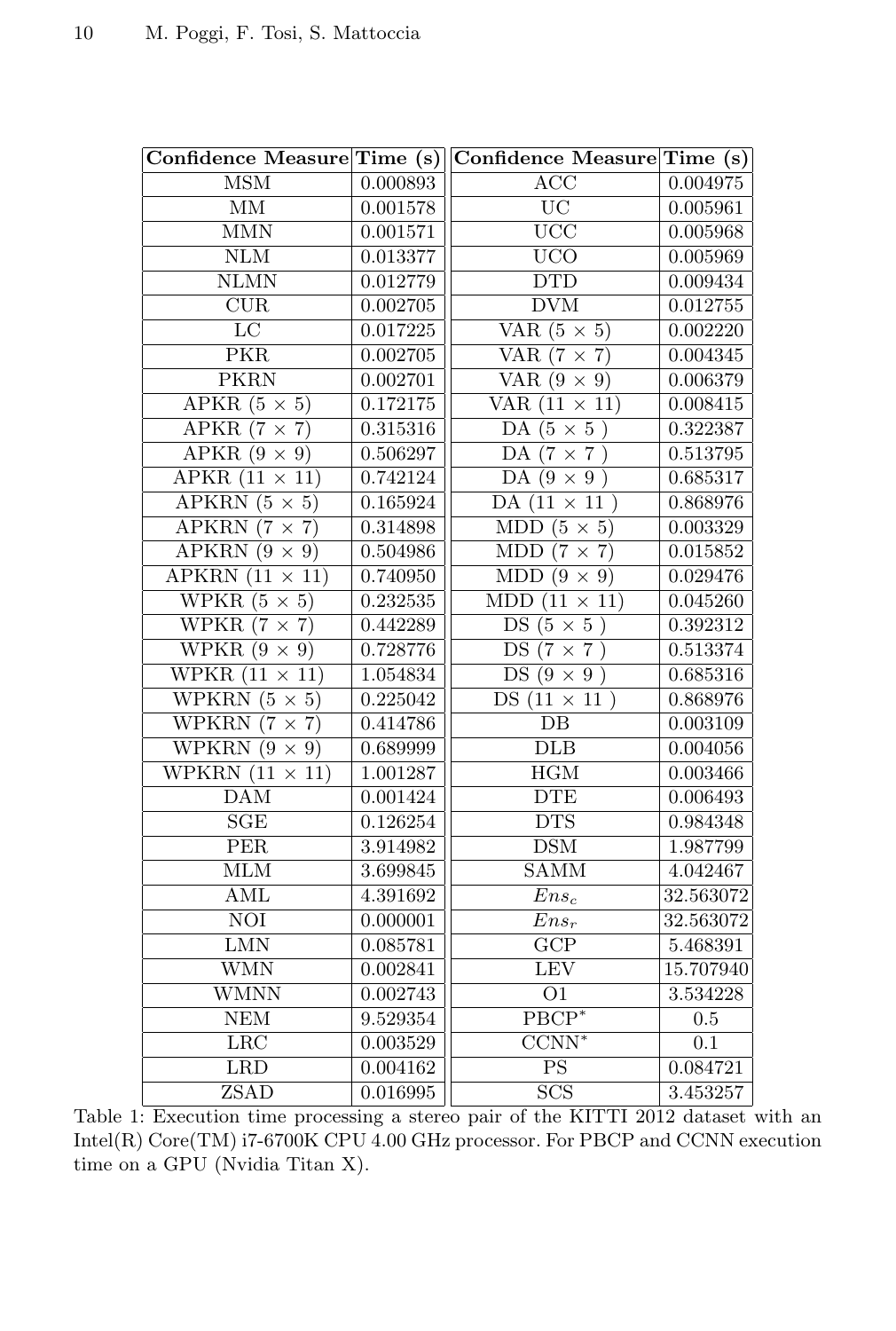# 2 Execution time

In this section we report execution time of our implementation in  $C++$  of each confidence measure described in Section 1. Execution times, with an Intel(R) Core(TM) i7-6700K CPU 4.00 GHz processor, reported in Table 1 refer to the processing of a stereo pair of the KITTI 2012 dataset with all confidence measures excluding PBCP and CCNN. A preliminary extraction of input cues such as  $c_1, c_2, c_{2m}$ , local minima and disparity maps is executed with the aim to facilitate the computation. Such operation runs approximately in 2.2 seconds. Concerning [11] the execution time refers to an unoptimized implementations not based on O1 methodologies and thus not invariant to window size. Concerning PBCP and CCNN we report<sup>1</sup> the execution time provided in [16] and [17] with a Titan X GPU.

# References

- 1. Hu, X., Mordohai, P.: A quantitative evaluation of confidence measures for stereo vision. IEEE Transactions on Pattern Analysis and Machine Intelligence (PAMI) (2012) 2121–2133
- 2. Haeusler, R., Klette, R.: Evaluation of stereo confidence measures on synthetic and recorded image data. In: 2012 International Conference on Informatics, Electronics and Vision, ICIEV 2012. (2012) 963–968
- 3. Wedel, A., Meiner, A., Rabe, C., Franke, U., Cremers, D.: Detection and Segmentation of Independently Moving Objects from Dense Scene Flow. In: Proceedings of the 7th International Conference on Energy Minimization Methods in Computer Vision and Pattern Recognition, Bonn, Germany, Springer (August 2009) 14–27
- 4. Kim, S., g. Yoo, D., Kim, Y.H.: Stereo confidence metrics using the costs of surrounding pixels. In: 2014 19th International Conference on Digital Signal Processing. (Aug 2014) 98–103
- 5. Kim, S., Jang, C.Y., Kim, Y.H.: Weighted peak ratio for estimating stereo confidence level using color similarity. In: 2016 IEEE Asia Pacific Conference on Circuits and Systems (APCCAS). (Oct 2016) 196–197
- 6. Haeusler, R., Nair, R., Kondermann, D.: Ensemble learning for confidence measures in stereo vision. In: CVPR. Proceedings. (2013) 305–312 1.
- 7. Matthies, L.: Stereo vision for planetary rovers: Stochastic modeling to near realtime implementation. Int. J. Comput. Vision 8(1) (jul 1992)
- 8. Min, D.B., Sohn, K.: An asymmetric post-processing for correspondence problem. Sig. Proc.: Image Comm. 25(2) (2010) 130–142
- 9. Di Stefano, L., Marchionni, M., Mattoccia, S.: A fast area-based stereo matching algorithm. Image and vision computing  $22(12)$  (2004) 983-1005
- 10. Spyropoulos, A., Komodakis, N., Mordohai, P.: Learning to detect ground control points for improving the accuracy of stereo matching. In: The IEEE Conference on Computer Vision and Pattern Recognition (CVPR), IEEE (2014) 1621–1628
- 11. Poggi, M., Mattoccia, S.: Learning a general-purpose confidence measure based on  $o(1)$  features and asmarter aggregation strategy for semi global matching. In: Proceedings of the 4th International Conference on 3D Vision, 3DV. (2016)

<sup>&</sup>lt;sup>1</sup> Superscript <sup>\*</sup> refers to the execution time reported in the original papers obtained with a Titan X GPU